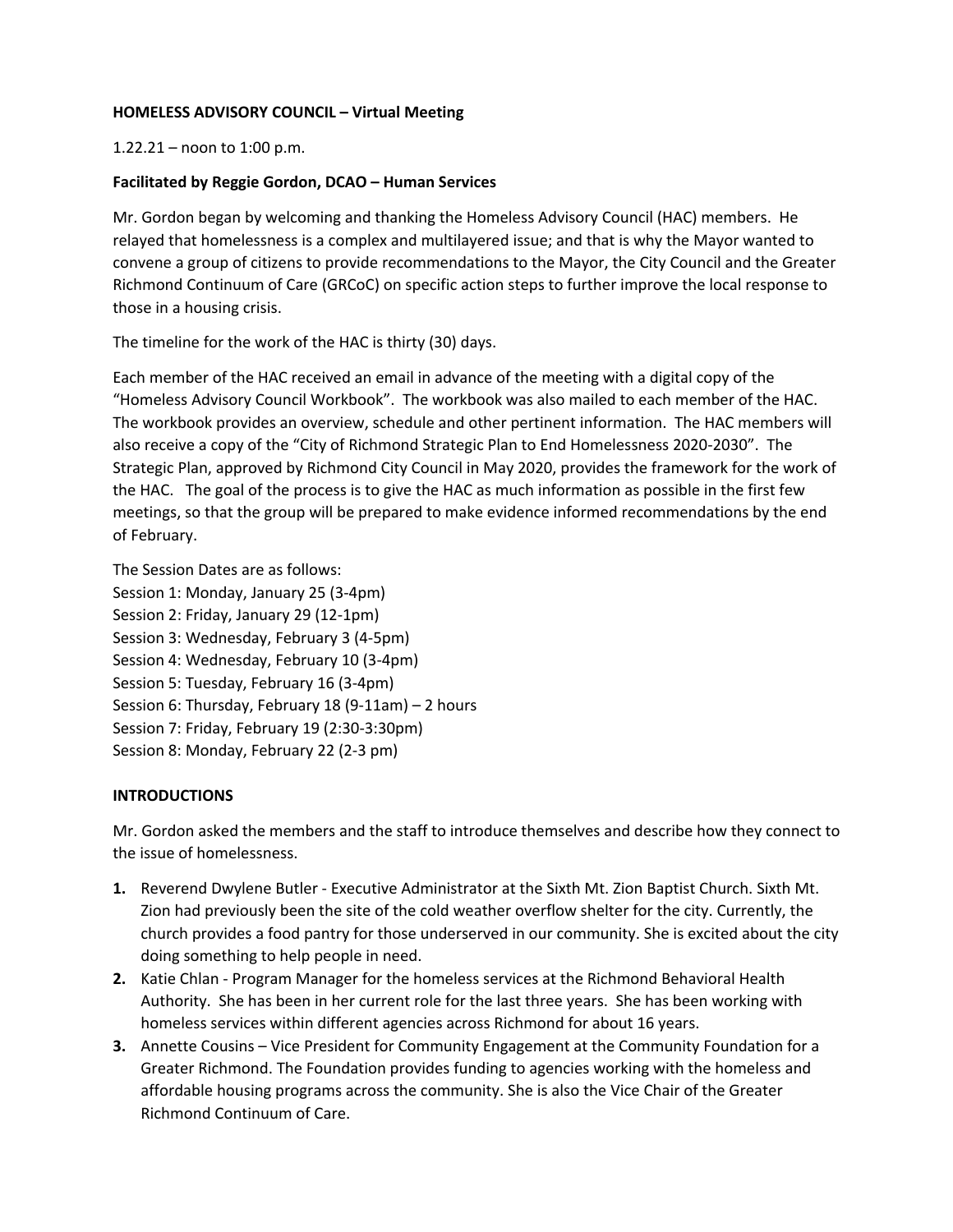- **4.** Christine Elwell Regional Manager for the Greater Richmond Regional Collaborative to End Sexual and Domestic Violence. She supports the work of their collaborative, which is six agencies in the region. She has spent the last 20 years of her career working on homeless services both academically and professionally. She also sits on the GRCoC Board.
- **5.** Scott Firestine Director of the Richmond Public Library. He has been working in libraries for more than 25 years and providing support for people who are unsheltered is one of the things libraries do, particularly urban libraries, on a regular basis. He has been working with the homeless population in Richmond since he came here. He is glad to be here to support and to share the experiences of the library.
- **6.** Tracy Hardney-Scott Virginia State Conference and Housing Chair for the NAACP, as well as Housing Coordinator for Homeward and working with the partners of the GRCoC.
- **7.** Bonita Hogue VCU Health Social Work Manager. She manages a team of social workers from the emergency department, clinics and inpatient units, and they provide medical care to people who are unhoused. They try to help them get permanent housing, if they can.
- **8.** Natasha Lemus Waymakers Foundation. They are entering their first year anniversary. They have been helping the Latino community with a food pantry with properly cultured foods since the pandemic started. With all of this, they have seen an increase demand for housing and homeless issues. There is a lot they can offer in speaking about the need for housing within the Latino communities.
- **9.** Councilwoman Stephanie Lynch Represents the 5<sup>th</sup> District. She is a social worker by training, trade and heart. She got her start working in homeless case management and then worked at the state level – VDSS and with a couple of Governors. She has worked on various homelessness task forces, so this is issue is very near and dear to heart. She has been both on the ground in our current system and am looking at things from a policy perspective. She is glad to be here and appreciates the work that is done every day.
- **10.** Nadine Marsh-Carter President of Children's Home Society of VA, a statewide licensing childcare placing agency, with a focus on bringing together vulnerable children and families. They are celebrating their  $120<sup>th</sup>$  anniversary. They have a program that supports youth who age out of foster care, most of them come to the agency homeless. They have also been working to drive systemic policy changes that get to the underlying issues of not only homelessness, but mental health challenges and myriad of factors that often lead to people becoming homeless.
- **11.** Ricky Martin Owner and operator of Fit-to-Go, a mobile wellness company. He was the person who created the *Fitness Warriors*. He collaborated with the city and the Sportsbackers to provide fitness activities for the underserved community. He has been doing this for a number of years and has contracts with other organizations like RBHA. He is also a former Ambassador for Homeward, doing outreach in the field for the homeless and being part of their Board. He was once homeless. He is doing well right now. He believes he can help.
- **12.** Zakia McKensey- Executive Director and Founder of NationZ Foundation. They are the first and only Black transgender nonprofit in the city of Richmond and in Central VA. They provide free HIV and STI testing as well as emergency housing for homeless and supportive services to those who identify as LBGTQ. She has had experience with being homeless since the age of 16. She knows what their community faces and the clients that they see on a day to day basis; they are facing emergency housing and rental assistance needs. She is excited to be here. She has worked with Councilwoman Lynch in providing resolutions to Mayor Stoney in protecting specifically LGBTQ folks in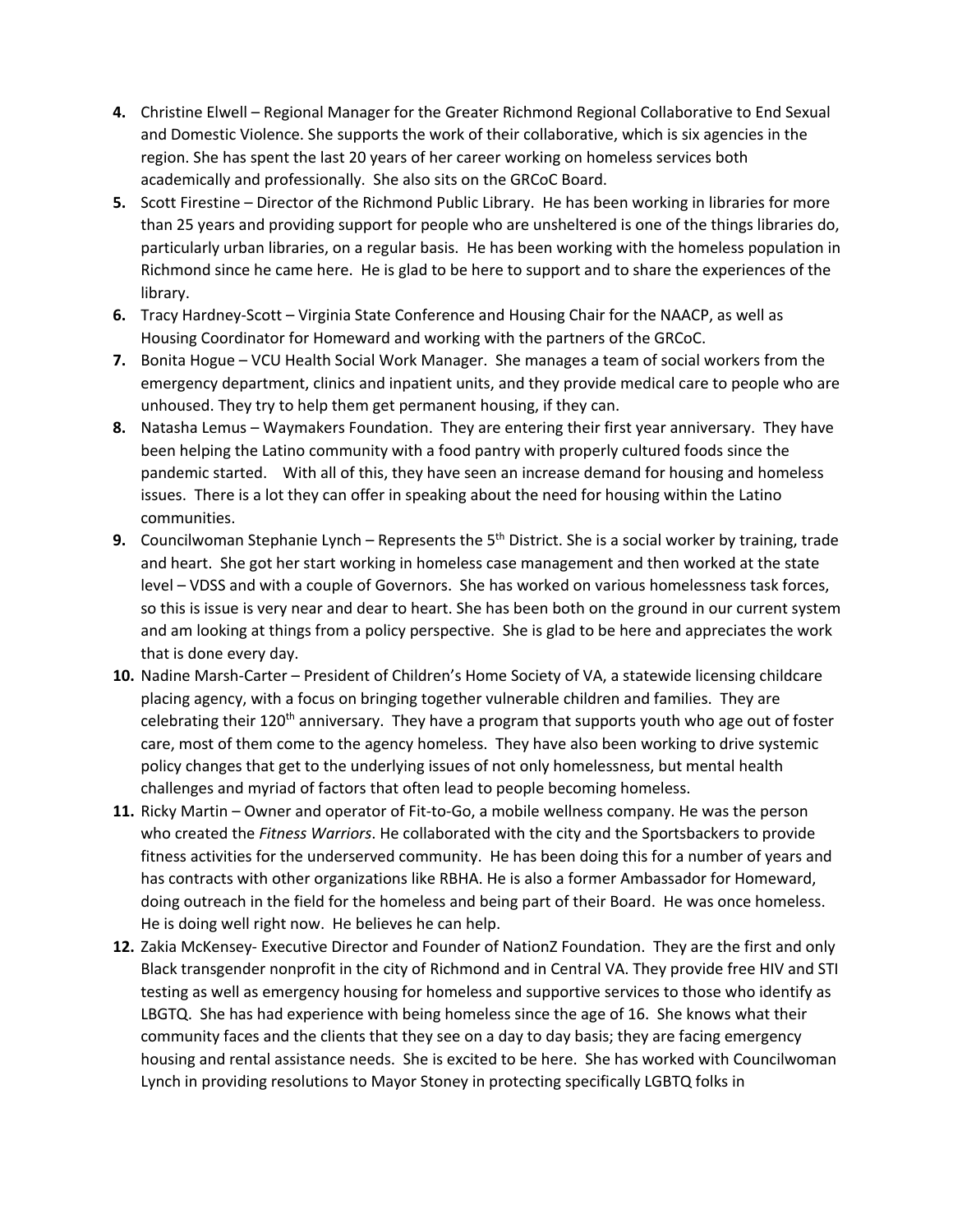housing/shelters. She is glad to be part of this council to create change, end homelessness or do what she can do to change this in the city of Richmond.

- **13.** Nury Mojica Professional in workforce development, assisting youth, adults, veterans all in the capacity of workforce development. However, due to the pandemic, she is also representing the Southside Community Development and Housing Corporation. They have been assisting in giving grants to the Latino community to help with rent, to prevent Latino homelessness. She is Latina too, there are a lots of homeless Latinos. She is driven to give more into this particular field. The Latino community needs resources, guidance and better communication – they are afraid and have no trust. That is what she is here to do, to connect or be a bridge. She can provide resources so they do not have to be afraid. More and more clients need help and communication. She is providing financial opportunity centers to help them become more self-sufficient and learn how to become home owners. She has been serving this community for 30 years. Their goal is to become home owners; we want to provide the resources that they need to realize their dreams.
- **14.** Councilwoman Ellen Robertson (not available for this meeting.)
- **15.** Michael Rogers Homeward. He works with the planning and coordinating agency for the GRCoC. He leads the collaborative funding initiatives and work with the board and the various subcommittees on planning and policy initiatives, partner and engagement to provide capacity building of communities. He will speak on these efforts of the GRCoC.
- **16.** Diana Thomas Woman's Emergency Supervisor at CARITAS. She is very passionate about homelessness. She came through the program. She experienced domestic violence years ago; she is an alumnae of CARITAS. Since then she has obtained her degree in Sociology. She works with the CARITAS housing coordinator as well as their resource navigator to support their ladies in their stabilizing plan (they aid in housing, in workforce development and employment) all in an effort to assist them in becoming self-sufficient.
- **17.** Timika Vincent She has a non-profit, *Welcome Solution*, started in 2018. She is feeding, clothing, providing resources and finding safe shelter (often paying for a hotel). She had the passion to start this from her son, in a Chesterfield School, finding out there were kids and their families that were suffering from homelessness. When they moved into the city, she continued the non-profit. She is on the ground with them on Friday, Saturday and Sunday. She is feeding, offering job training, providing safe housing, often paying for hotel stays or referring them to different resources. She's glad to be on this council to make connections on an ongoing basis.
- **18.** Dr. Alex Wagaman VCU School of Social Work. Advocate for youth housing stability coalition.
- **19.** Thomas Washington Jr. Lives in the 4<sup>th</sup> District, and employed by the RPS in the Office of Engagement. He is actively involved as a volunteer in Step Program and CARITAS.
- **20.** Charles Willis Executive Director of the United Citizens Against Crime. He also serves under the leadership of Tracy Hardney-Scott and the Virginia State Conference and Housing for the NAACP. His input would be as a community advocate to call on everyone (state and city) to connect and come together to assist those experiencing homeless to find housing. He experienced homelessness for five years.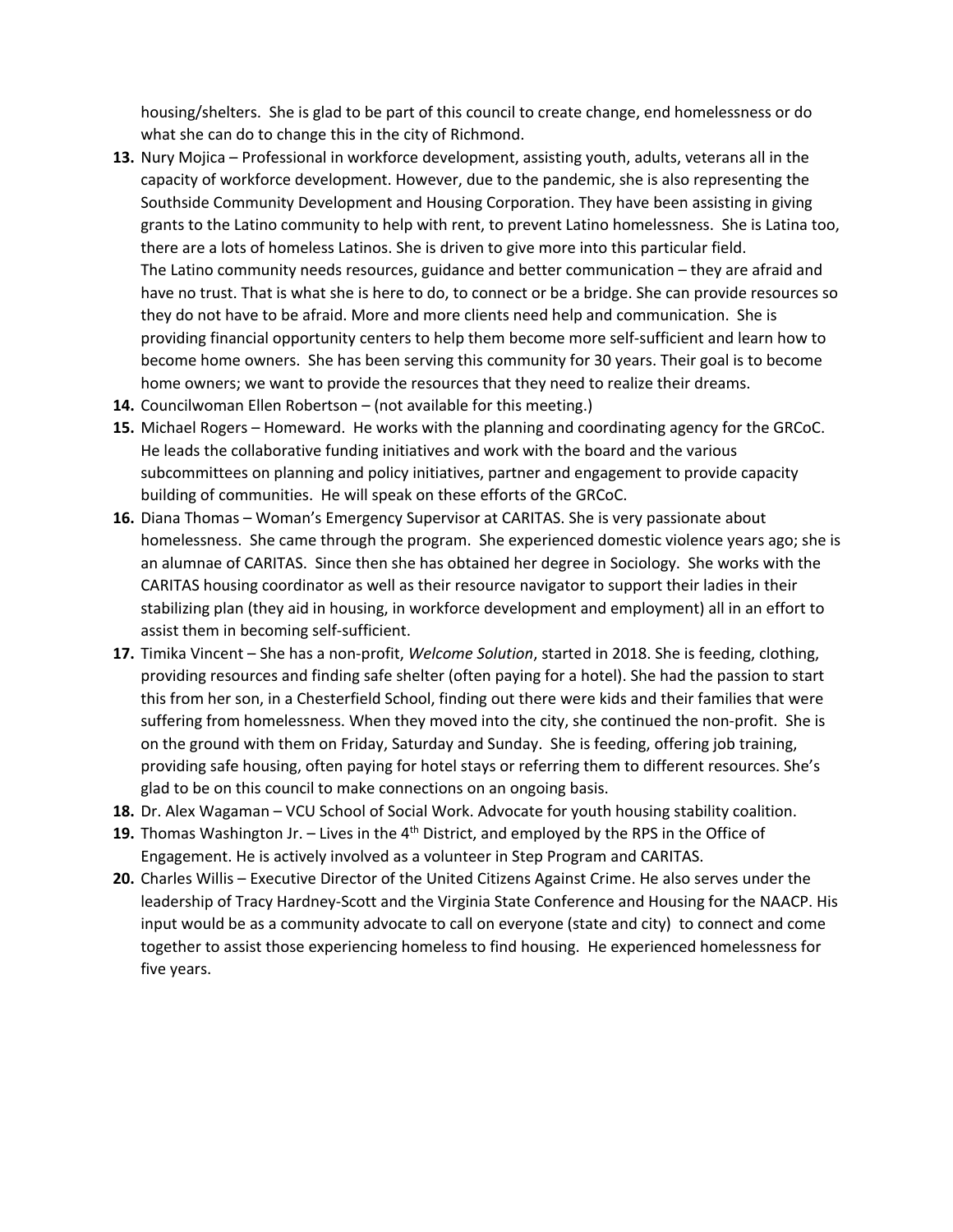#### **NOW THE WORK BEGINS**

Following the introductions, Mr. Gordon asked the HAC members to review the workbook, which includes:

- 1. The Mayor's letter to City Council proposing the creation of the Homeless Advisory Council.
- 2. Homeless Advisory Council Objectives and Deliverables
- 3. Norms for the Advisory Council Members
- 4. Technology Support
- 5. Framework –based on the city's *Strategic Plan to End Homelessness (2020-2030)*
- 6. Homelessness Advisory Council Members
- 7. Meeting Schedule and Guests
- 8. Maps will provide locations of homeless shelters to visit, if you find others, let us know. To find more resources check Help1rva.org: a database of social service providers. A helpful resource for all in need of resources and assistance. Search by zip code and needs.
- 9. Appendix

## **STORY OF HOMELESSNESS IN RICHMOND**

Mr. Gordon gave introductory remarks.

"A lot of people on this call have experience working with homeless or have experienced it themselves. Everybody's voice and everybody's story is important. I would like to give my version of homelessness in context of our community.

My stepdad – passed away last year, he was 95. He grew up in Church Hill in the 1920's, 1930's – 40's.

He said in his family, they had an Uncle Bob. Uncle Bob was an alcoholic. Uncle Bob could never hold a job. And Uncle Bob lived with them. This was his mother's brother and he said that his entire life, even though his dad might say something to his Mother about her unstable brother, she would say, 'well that's my brother and we have to take care of him.'

Uncle Bob would disappear for a couple of days come back in and dry out, sleep on the couch or in a room. He was really inconsistent with his work his job, he didn't have his own family so he lived his whole life and died as part of my stepdad's extended household.

When I heard that story, I realized that in America, for decades, we were able to bring in our family members that were experiencing challenges. A sister, beaten up by her husband; come and live with us. Relatives moved to different cities and couldn't find a job; come and live with us. I think Nury said earlier, the Latino community has families doubled up and tripled up in their houses. In the 30's 40's, 50's, 60's and early 70's that is how most families lived.

If you had a relative with mental health challenges –they probably were in a hospital, if they weren't living with you.

In the 70's America changed. We had deinstitutionalization and there were some people, for various reasons, that it was deemed better to let them go home and receive care from their respective community. The assumption was that they would be embraced back, or some mechanism would be in place to help families take care of them.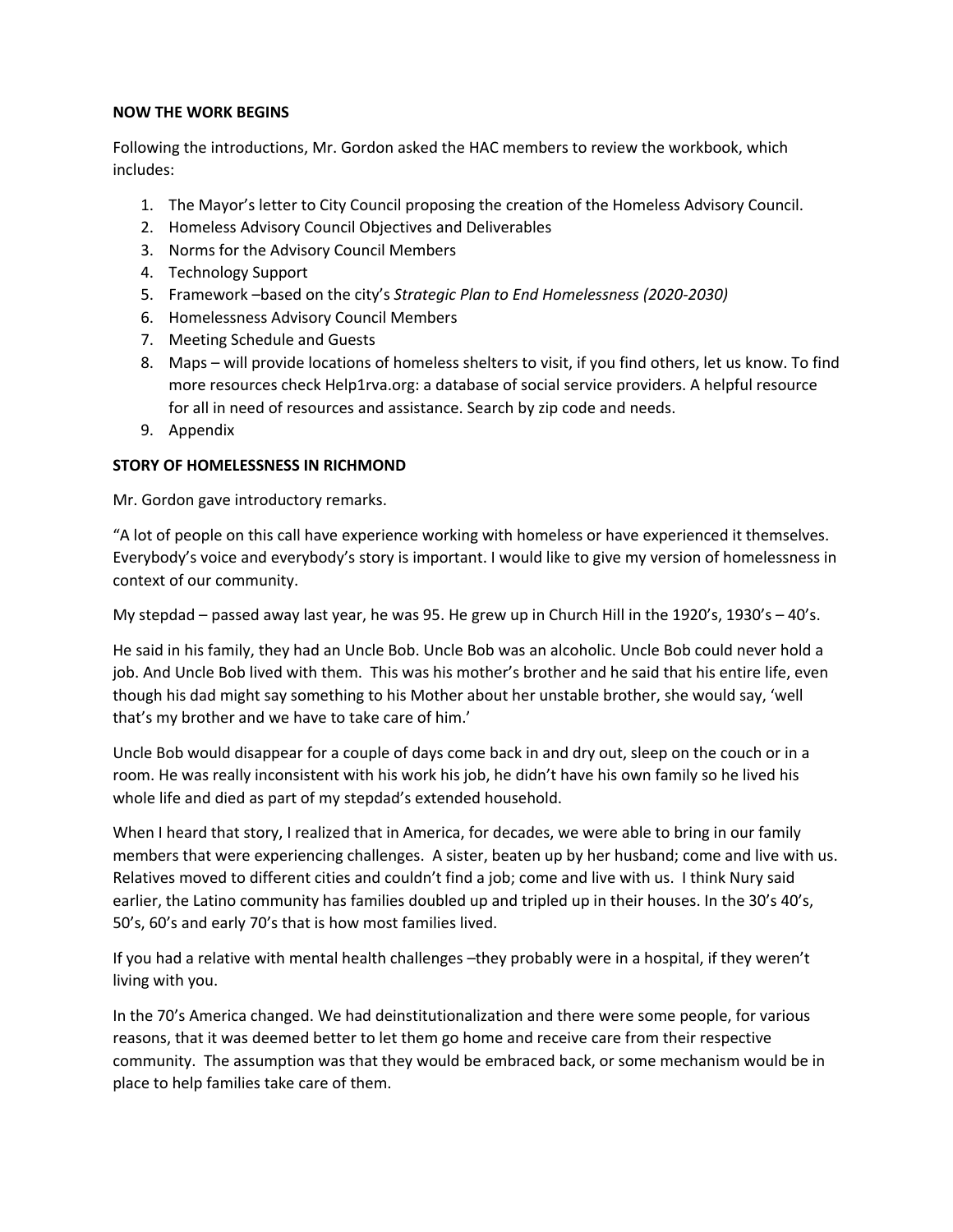This was in the 70's – what happened? The people who came home from the hospitals were considered strangers, not relatives. In Richmond the Uncle Bobs, and the sister with kids also became strangers. The prevailing sentiment from their families was that they did not have the money or the space to take care of them anymore. They became people without housing.

The faith community responded to this crisis in Richmond, as it did throughout the U.S. The "winter cots" program was established in Richmond to take care of these people who no longer had a place to stay. The faith community stepped up and several ministries eventually evolved into non–profits filling the family void.

By the mid to late 90's, the city of Richmond was in a turmoil about the number of people who were allegedly experiencing the crisis of homelessness. Lots of non-profits existed at that point, lots of ministries*. The urban legend was that Richmond had 4-5 thousand people sleeping on the streets of downtown Richmond, and that is why downtown died. That's why businesses like Miller and Rhoads and Thalhimers closed. Because there were 1000's of people sleeping downtown.* And it was scary, these people were no longer our "Uncle Bob." They were nameless, faceless homeless people.

During the time Tim Kaine was Mayor, he appointed a Homeless Task Force. Every city in the country had these same issues. Richmond looked at Columbus, Ohio and New Orleans, Louisiana. They had success in addressing homelessness. It was observed that those cities had something that we did not have in Richmond . . . a coordinated effort. Richmond had many ministries and nonprofits, but we did not have a coordinated effort.

The Mayor's Task Force recommendation was that we need to have one group in charge, or we would have chaos. And this is how Homeward was created and the reason I know that, is because I was the first Director of Homeward.

It was horrendous time – we had lawsuits threatening us, stakeholders were pointing fingers and blaming each other, no one seem to want to move away from the status quo. Systems integration and coordinated service delivery were dirty words. Nonprofits had money flowing in. Grants were flowing at that point; people were starting to jockey for position to be champion of the homeless. Ministries and agencies wanted to maintain their stature and hold on to "their homeless people."

Homeward was established to organize the system, so we could get some things done to help solve this issue – solving homelessness. We knew that we needed:

- Coordinated intake process
- An Information Management System
- A place for people to go who were actually using drugs, like the Healing Place
- A coordinated process of applying to the Federal Government
	- o We needed it for funds from HUD to support this work
	- o That is how we got a fully realized Greater Richmond Continuum of Care. We will hear more about this in the weeks to come

Although there are some problems, we have undoubtedly moved in the right direction Richmond. One sobering fact is that people in this crisis are not strangers to us, they are our neighbors and family members who are experiencing this crisis. Please think about this history as we listen to the presentations and analyze the data and all of the information you will receive. We need the recommendations from this HAC to help us move forward as a community."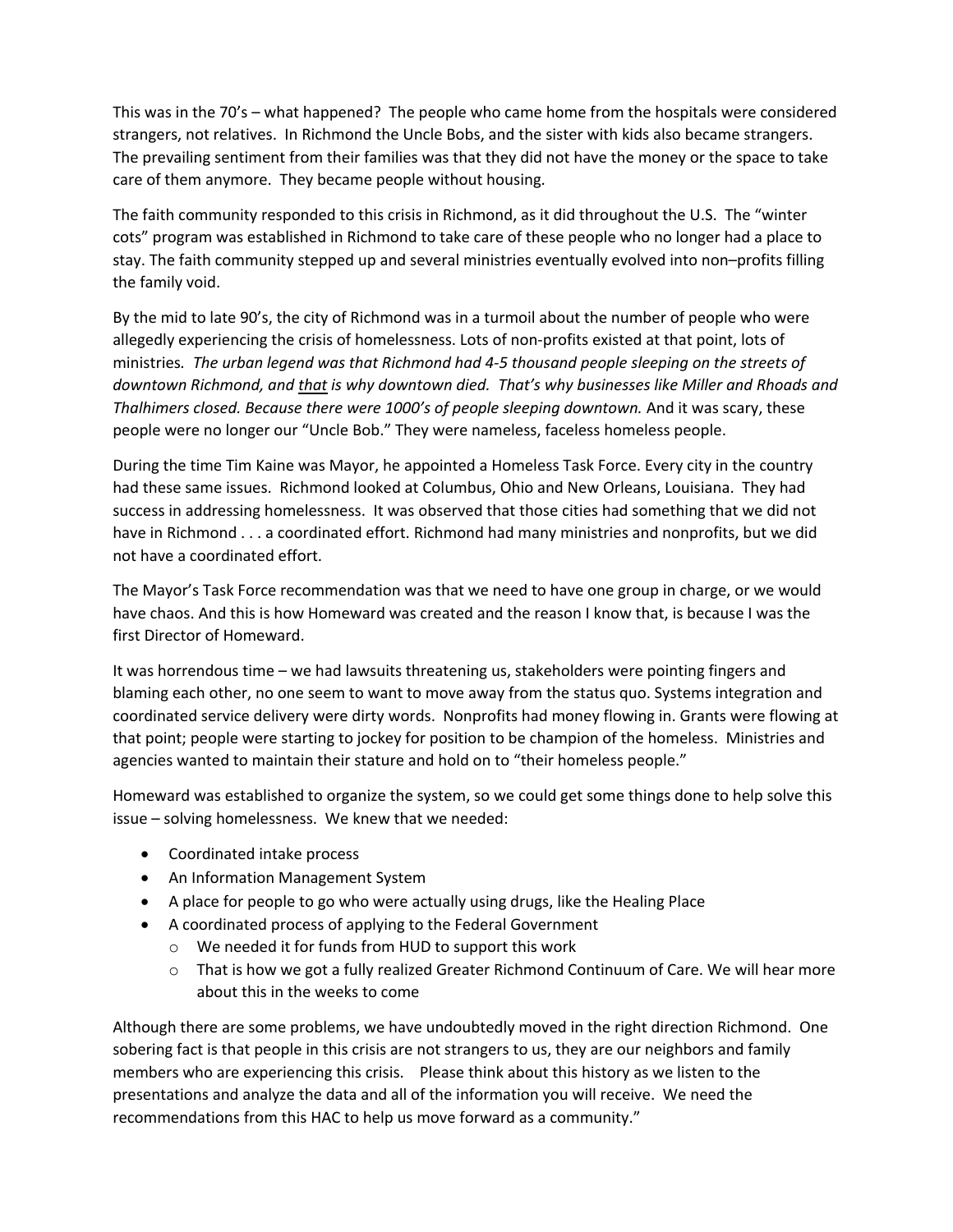We have learned many lessons about this issue over the past decades. We will hear from Annette Cousins and Michael Rogers about the current work of the GRCoC and Homeward. Our community has adapted to societal changes, in order to meet the needs and incorporate nationally recognized best practices.

Clearly, several systems have issues or fractures. When those systems falter, people default into the homeless services system.

# **POLL**

The members of the HAC were asked to answer five questions by a poll. Here are the questions and results.

- **1. Is Richmond doing a good job addressing those in a housing crisis?** 
	- Yes …………………..27%
	- No ……………………47 %
	- Not Sure …………. 27%
- **2. The entity that has the primary responsibility for making sure that our community adequately addresses the needs of those in housing crisis is:** 
	- The Mayors Administration…………………………. 33%
	- The City Council …………………………………………….28%
	- The Greater Richmond Continuum of Care…….39%
	- The Faith Community ……………………………………. 0
	- Other …………………………………………………………… 0
- **3. In your opinion which is the top issue area that needs more resources or attention in order to prevent homelessness** 
	- Affordable Housing……………….. 67%
	- Criminal Justice System ………….0
	- Substance Abuse………………….... 6%
	- Mental Health ……………………… 11%
	- Economic/Wages …………………..17%
- **4. If someone catches a bus and comes to Richmond from another state, because they heard Richmond has a shelter program that provides a free hotel room and three meals a day should you:** 
	- Help them with no questions asked ………………….50%
	- Not admit the to the shelter, but give them a bus ticket to go back home ……………………………..7 %
	- Admit them to the shelter, but only allow them to stay a few days before they would be required to leave and go back home …………………. 43%
- **5. If a resident of the homeless shelter services is receiving a monthly social security disability check for housing and food, should he be required to pay something to the provider?** 
	- Yes …………………...53%
	- No ………………….…41%
	- Not sure…………..….6%